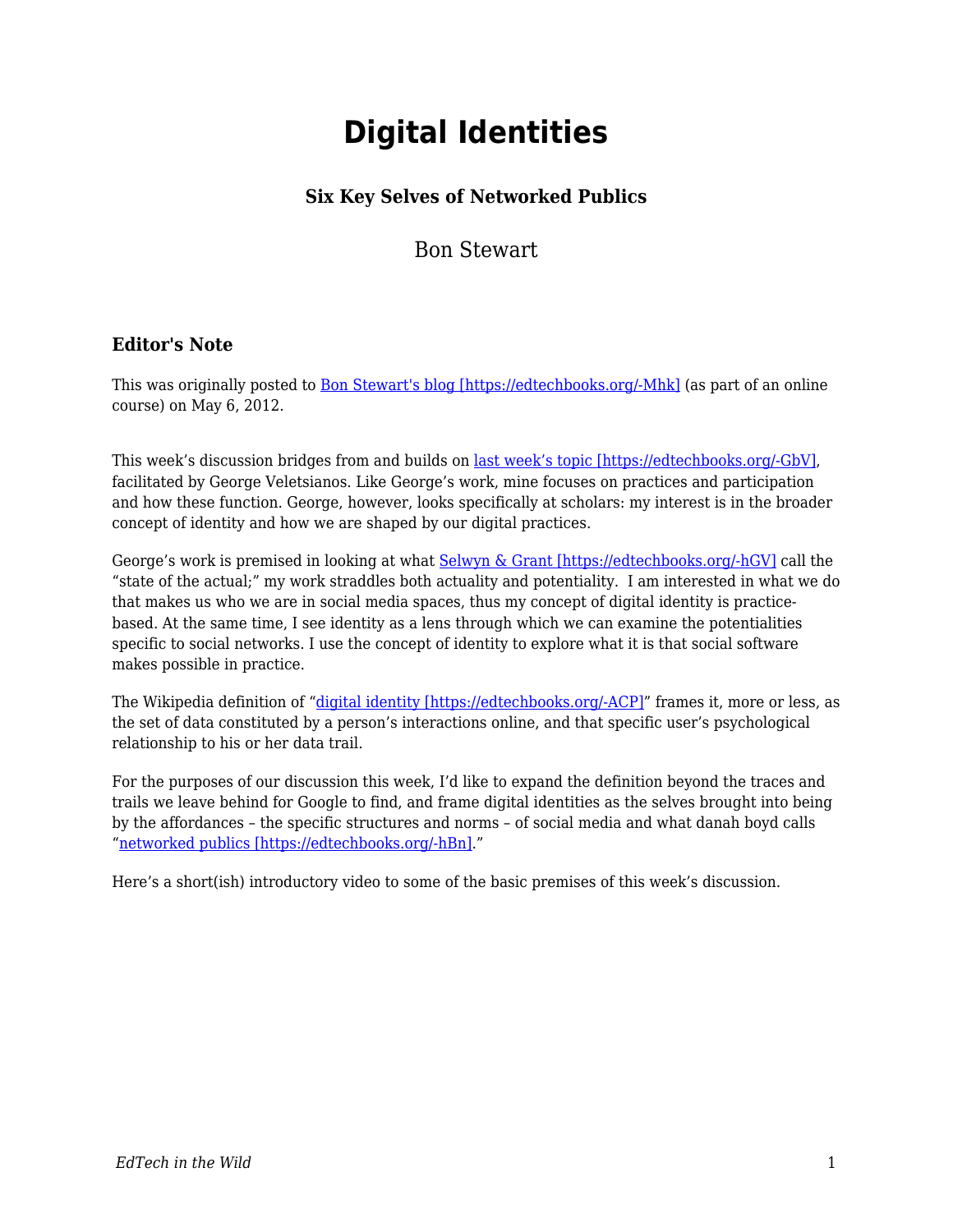

[Watch on YouTube https://edtechbooks.org/-XMs](https://www.youtube.com/embed/nrz8UyIHKW4?autoplay=1&rel=0&showinfo=0&modestbranding=1)

# **Six Key Selves of Networked Publics**

If you'd like to delve a little deeper than just the video, below are six key digital "selves" that I'd like to discuss and explore this coming week. They're by no means an exhaustive list, so input and additions are very welcome, but they introduce some of the ways in social media norms and affordances impact identity practices. Links offer a bit of further reading – formal papers, blog posts, videos, all sorts of resources – in each of these directions. Following those trails is, of course, optional.

In the livechat on Wednesday, these six aspects of digital identity – and the implications they hold for higher education – will be the focus of our discussion.

#### **1. The Performative, Public Self**

The networked self is neither a discrete, unique snowflake that can be examined entirely unto itself, outside relationality, nor a generic group member. The networked self is linked in multiple, complex, individual node-to-node relationships with others as part of an ever-shifting public. It is also [performative \[https://edtechbooks.org/-Hmb\],](http://www.marathonpacks.com/2010/02/performative-part-i/) constituting itself within that public through its practices and gestures.

Within network publics the performative self experiences both the flattening of hierarchies across space and status (I talked to theorist Henry Giroux on Twitter the other day! And he followed me back! Yay! Access!) and the network theory principle that big nodes are more likely to attract attention and links (Giroux didn't actually talk back to me. Boo. Sniff. But his semi-celebrity status in the world of academia means he's always going to have a wider pool of people aware of him and clamouring for his attention).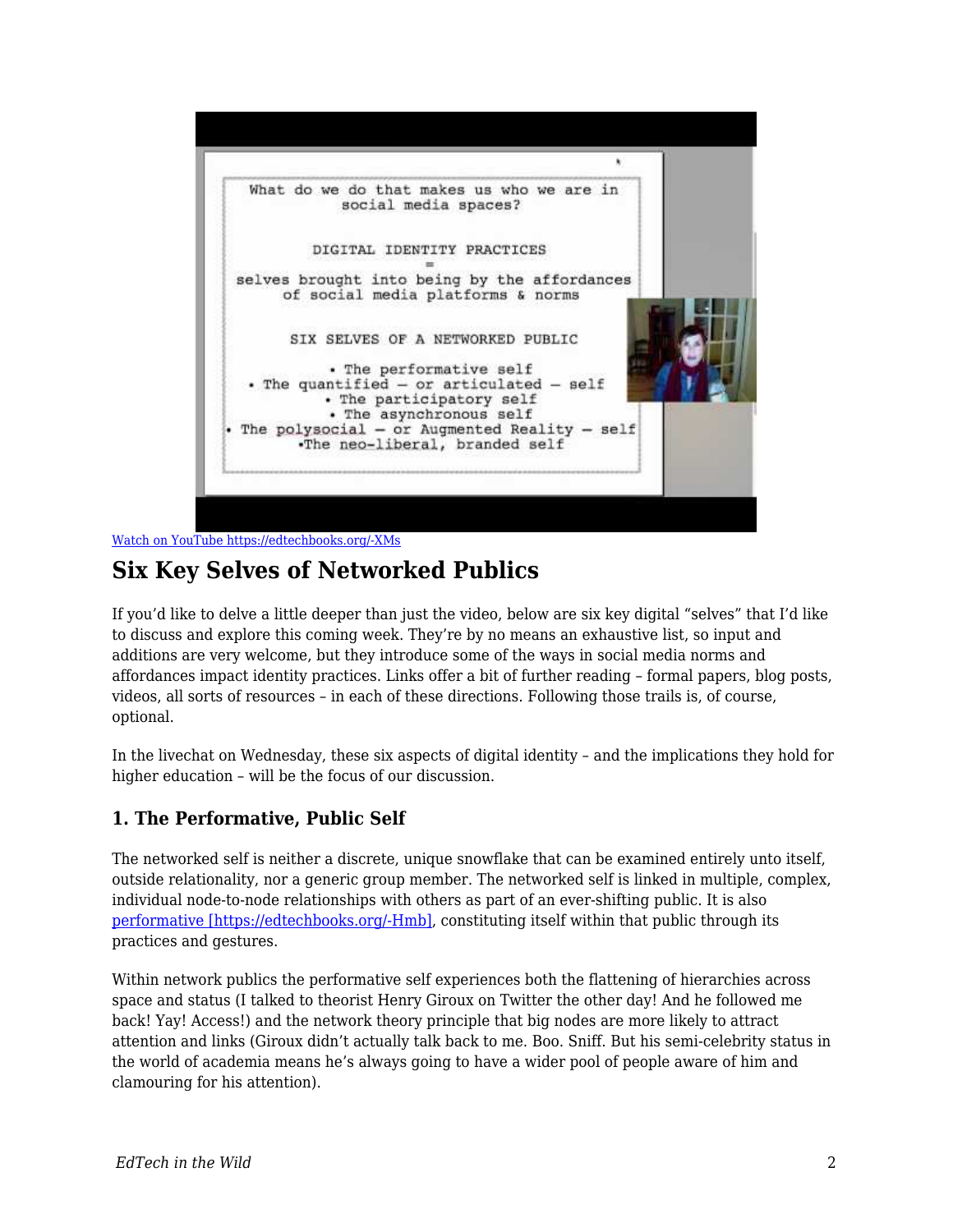The performative self in networked publics tends to be conscious of his or her multiplicity and performative nature: Rob Horning's post on the [data self \[https://edtechbooks.org/-qvi\]](http://thenewinquiry.com/blogs/marginal-utility/dumb-bullshit/) does a very entertaining job of encapsulating much of how this self differs from previous cultural conceptions of identity and subjectivity.

#### **2. The Quantified – or Articulated – Self**

In social networks, our network contacts are visible and articulated, and our actions and contributions are [quantified \[https://edtechbooks.org/-Fsh\]](http://hackeducation.com/2012/04/30/the-quantified-self-and-learning-analytics/). This makes the act of choosing to follow or "friend" another person always already a public, performative statement (see above) and likewise a notch in the belt of one's personal metrics. Status and scale in social networks are frequently treated as overtly measurable attributes, tracked in clicks and follows and @s and likes by tools like Klout: I have hesitancies about the applications and limitations of [algorithms as stand-ins for identity](http://www.salon.com/2011/11/13/klout_is_bad_for_your_soul/) [\[https://edtechbooks.org/-bIR\],](http://www.salon.com/2011/11/13/klout_is_bad_for_your_soul/) especially when we begin to think about the self in learning contexts.

#### **3. The Participatory Self**

The participatory, networked self is not only mobile and connected, never fully disengaged from the communications of the network, but is able to engage and contribute at a click to the selfpresentation of others. This is based in part on the [produsage \[https://edtechbooks.org/-rWT\]](http://produsage.org/files/Produsage%20(Creativity%20and%20Cognition%202007).pdf) or [prosumer \[https://edtechbooks.org/-xSb\]](http://joc.sagepub.com/content/10/1/13.short) nature of networked publics, merging production and consumption: within my networks I am both a creator of my own content but also a consumer of that which my peers produce and share. My relationships are groomed by the constant iterative work of participation, and my comfort with working in isolation towards a final product – as was the paper model of creative work – recedes in the rear-view mirror.

#### **4. The Asynchronous Self**

Simply put: I hate when my phone rings. And [I'm not alone \[https://edtechbooks.org/-ppe\].](http://www.dailymail.co.uk/femail/article-2103456/Call-crazy-I-HATE-phone.html) Digital sociality practices and networked publics moved increasingly towards asynchronous mediated communications, rather than the interruptive, immediate demands of telephones. Last night, as I tried to record the video for this post, my stepmother called. Twice. I rest my case? ;)

## **5. The PolySocial – or Augmented Reality – Self**

Contrary to much of the digital identity scholarship of the 1990s, which tended to emphasize the fluidity of identity uncoupled from the gendered and signified body – the "on the Internet, nobody knows you're a dog" theme – the concept of networked publics has given rise to a far more enmeshed notion of reality. Drawing from this, my work frames digital identities not as virtual selves, but as particular subjects brought into being by our relational, mobile interactions in the world of bits and extending into the world of atoms. My networks and relationships – and therefore my identities – exist within the enmeshed and multi-faceted realities of contemporary human interaction.

On the [cyborgology \[https://edtechbooks.org/-CiQ\]](http://thesocietypages.org/cyborgology/) blog, Nathan Jurgenson, PJ Rey et al have done an exceptional job of examining and detailing the complexities of what they call [Augmented Reality](http://thesocietypages.org/cyborgology/2011/04/29/defending-and-clarifying-the-term-augmented-reality/) [\[https://edtechbooks.org/-cKn\],](http://thesocietypages.org/cyborgology/2011/04/29/defending-and-clarifying-the-term-augmented-reality/) or the enmeshed and mutually influential confluence of atoms and bits. Sally Applin and Michael Fischer offer the somewhat differently framed concept of [PolySocial](http://www.dfki.de/LAMDa/accepted/ACulturalPerspective.pdf) [Reality \[https://edtechbooks.org/-RbG\]](http://www.dfki.de/LAMDa/accepted/ACulturalPerspective.pdf) to explore the interoperability of contemporary contexts.